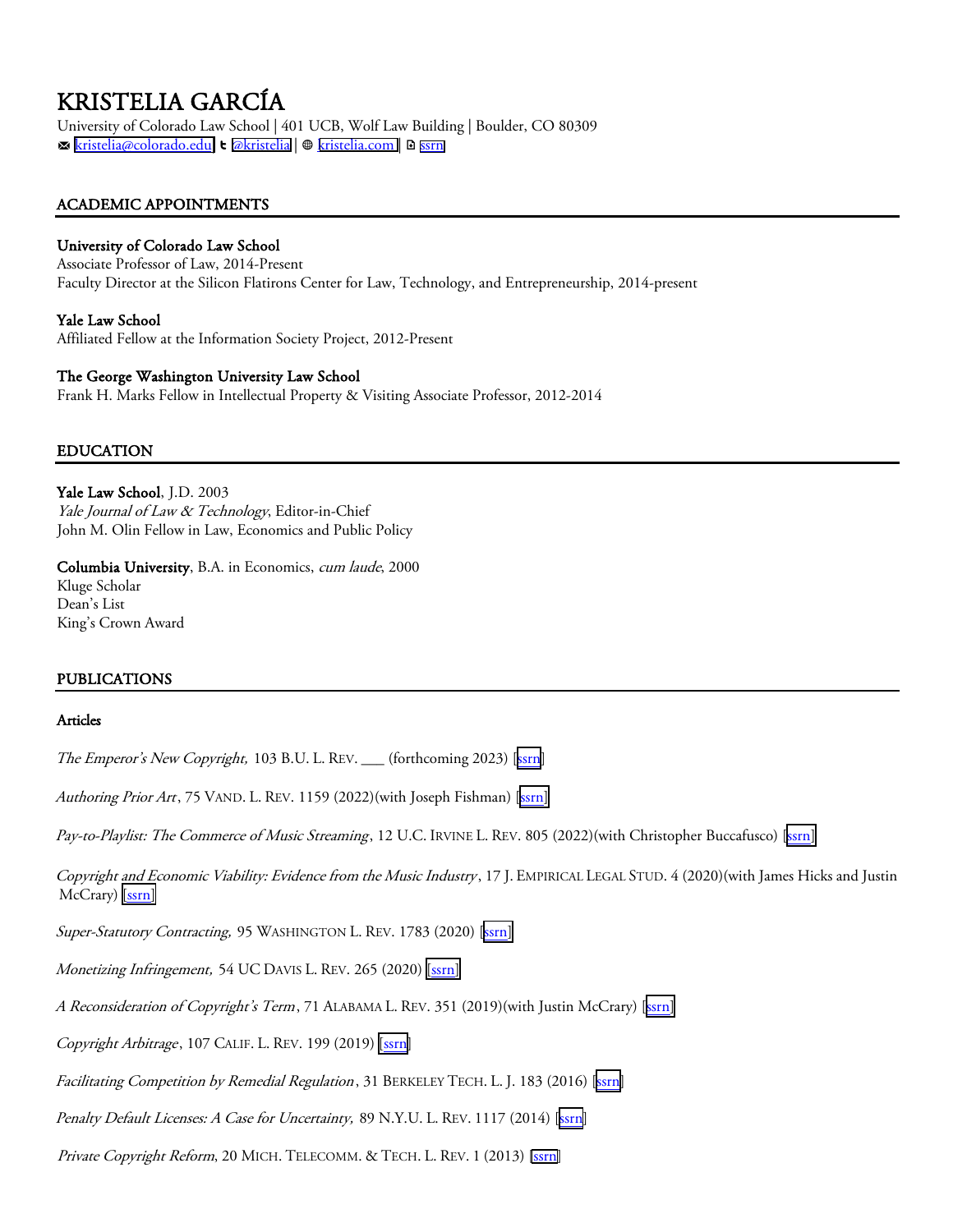## Chapters, Shorter Publications & Other Writings

Contracts & Copyright: Contemporary Musician Income Streams, Chapter in THE OXFORD HANDBOOK OF MUSIC LAW & POLICY (Sean O'Connor, ed., 2020) [\[ssrn\]](https://papers.ssrn.com/sol3/papers.cfm?abstract_id=3620401)

Technological Rights Accretion, 36 YALE J. ON REG.: NOTICE & COMMENT (Sept. 19, 2018) [SSTI]

Improving the Quality & Consistency of Copyright Infringement Analysis in Music, BERKELEY TECH. L.J. COMMENTARIES (Jan. 23, 2018) [\[ssrn\]](https://btlj.org/2018/01/improving-the-quality-and-consistency-of-copyright-infringement-analysis-in-music/)

Royalty Securitization, HARVARD J. LAW & TECH. DIGEST (Oct. 23, 2017) [\[ssrn\]](https://jolt.law.harvard.edu/digest/royalty-securitization)

## TEACHING

University of Colorado School of Law: Property (Spring 2015, Spring 2016, Spring 2017, Spring 2018, Spring 2022), Copyright (Spring 2016, Spring 2017, Fall 2017, Fall 2018, Spring 2020, Spring 2022, Fall 2022), Trademark & Unfair Competition (Fall 2014, Fall 2015, Spring 2020, Fall 2022), Seminar: The Law & Economics of Copyright (Spring 2018), Seminar: Content & Platforms (Spring 2021)

The George Washington University Law School: Trademark & Unfair Competition, Spring 2014, Seminar: Artistic Freedom & Control in Copyright (Summer 2013, Summer 2014), Seminar: Opportunities & Challenges in Digital Copyright (Spring 2013)

## ACADEMIC SERVICE & PROFESSIONAL AFFILIATIONS

Bar Memberships: New York, California

Peer Reviewer: Journal for Empirical Legal Studies

Professional Affiliations: American Law and Economics Association, Society for Empirical Legal Studies, Society for Empirical Research on Copyright Issues, Copyright Society of the United States, Techstars Music

Institutional Service: Appointments Committee (Fall 2016-Spring 2017, Fall 2018-Spring 2019, Fall 2020-Spring 2021, Fall 2021-Spring 2022), Silicon Flatirons Center Executive Director Search (Spring-Summer 2019), Admissions Committee (Fall 2017-Spring 2018), Faculty Colloquium Committee (Fall 2018-Spring 2019, Fall 2019-Spring 2020), Law & Economics Program Advisory Subcommittee (Spring 2020), IP LLM Faculty Advisor (Fall 2018-present), ATLAS Faculty Advisory Board, Fall 2017-present, Peer Evaluator for Promotion & Tenure Committee (Fall 2017), Faculty Advisor, Latino Law Students Association (Fall 2017-present), Faculty Advisor, Sports & Entertainment Law Student Group (Fall 2016-Spring 2017), Dean Search Committee (Fall 2105-Spring 2016), 1L Faculty Advisor Program (Fall 2015-present), Technology Committee (Fall 2014-Spring 2015), Faculty Advisor, Student Animal Legal Defense Fund (Fall 2014- Spring 2015), Faculty Advisor, Silicon Flatirons Student Group (Fall 2014-present), Director of the Intellectual Property Initiative, Silicon Flatirons Center for Law, Technology, and Entrepreneurship (Fall 2014-present)

## AWARDS, GRANTS AND FELLOWSHIPS

Gilbert Goldstein Faculty Fellowship, 2022-2023

Provost's Faculty Achievement Award (for Super-Statutory Contracting), 2021

Jules Milstein Scholarship Award (for Copyright Arbitrage), 2020

The Honorable Nancy F. Atlas IP Inn of Court Sponsored Scholarship Grant (for Copyright Arbitrage), 2018

Fellow, Institute for Intellectual Property & Information Law Institute, 2015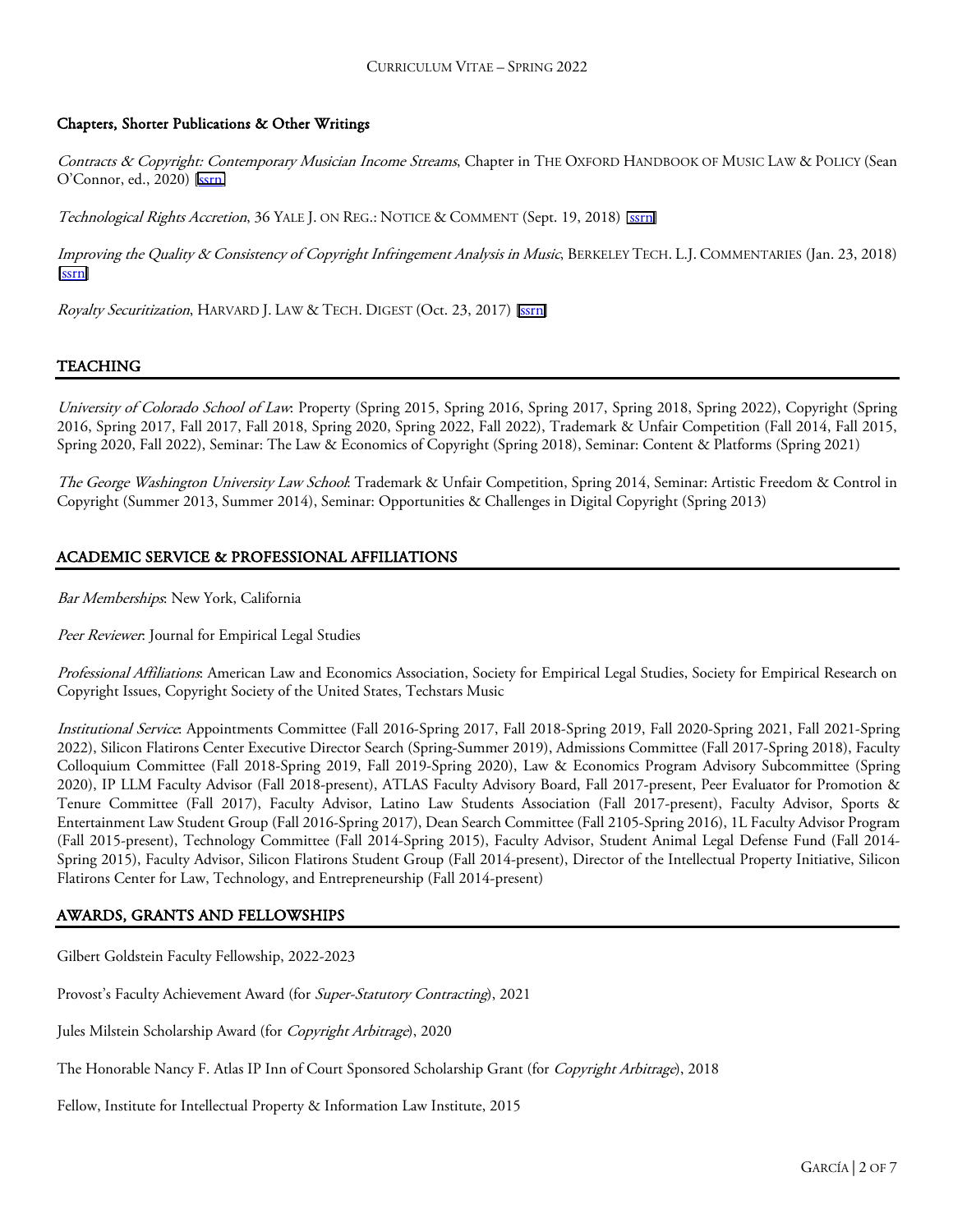Mark Twain Copyright Fellowship (for *Facilitating Competition by Remedial Regulation*), 2015

Leonardo da Vinci Fellowship Research Grant, 2013

#### OTHER EMPLOYMENT

# UNIVERSAL MUSIC GROUP

Director, 2009-2012

#### MYSPACE MUSIC, LLC Director of Business Development, 2008-2009

QUINN EMANUEL URQUHART & SULLIVAN, LLP Associate, 2006-2008

WACHTELL, LIPTON, ROSEN & KATZ

Associate, 2003-2006

#### PRESENTATIONS

#### Scholarly Presentations

"Pay-to-Playlist: The Commerce of Music Streaming," Loyola Law School's IP Speaker Series, February 2022

"Authoring Prior Art," University of Pennsylvania Law School's Copyright Scholarship Roundtable, November 2021

"Pay-to-Playlist: The Commerce of Music Streaming," George Mason Law & Economics Workshop, September 2021

"Pay-to-Playlist: The Commerce of Music Streaming," Vanderbilt Faculty Colloquium, August 2021

"Pay-to-Playlist: The Commerce of Music Streaming," 11<sup>th</sup> Annual NYU Tri-State Region IP Workshop, January 2021

"Pay-to-Playlist: The Commerce of Music Streaming," Hofstra Law School Intellectual Property Law Colloquium, April 2021

"Monetizing Infringement," Chicago-Kent College of Law IP Colloquium, March 2020

"Monetizing Infringement," SMU Law School's 16<sup>th</sup> Symposium on Emerging Intellectual Property Issues, February 2020

"Monetizing Infringement," Works-in-Progress Intellectual Property Conference (Santa Clara Law School), February 2020

"Monetizing Infringement," Ipse Dixit podcast, January 2020

"Copyright and Economic Viability: Evidence from the Music Industry," Conference on Empirical Legal Studies (Claremont McKenna College), November 2019

"Super-Statutory Contracting," Cardozo Law School Faculty Colloquium, September 2019

"A Reconsideration of Copyright's Term," Annual Congress of the Society for Economic Research on Copyright Issues (Faculté d'économie, Montpellier), July 2019

"A Reconsideration of Copyright's Term," University of Pennsylvania Law School's Copyright Scholarship Roundtable, June 2019

"A Reconsideration of Copyright's Term," Annual Meeting of the American Law & Economics Association, May 2019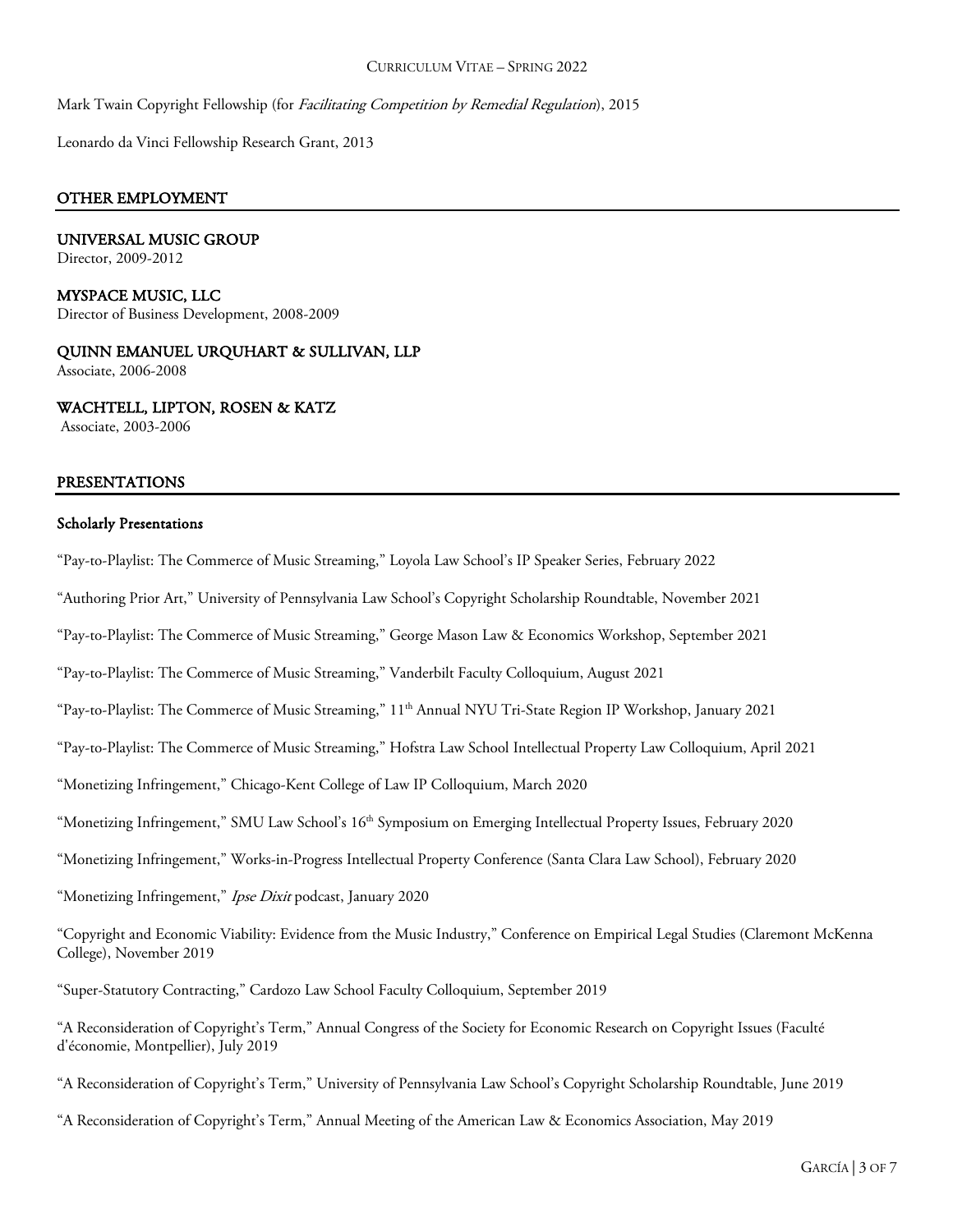"Copyright Arbitrage," Loyola Law School's IP Speaker Series, April 2019

"The Effect of Survivorship Bias on a Winner-Take-All Market," Texas A&M University School of Law's Symposium on Copyright's Excess: Money and Music in the U.S. Recording Industry, February 2019

"Reconceptualizing Copyright's Term," University of Texas Law School's Intellectual Property Workshop, December 2018

"Reconceptualizing Copyright's Term," Intellectual Property Scholars Conference (UC-Berkeley School of Law), August 2018

"Copyright Arbitrage," University of Pennsylvania Law School's Copyright Scholarship Roundtable, June 2018

"Contract v. Copyright: Contemporary Musician Income Streams," University of Washington School of Law's New Music Ecosystem Conference, May 2018

"Copyright Arbitrage," Yale Law School's Law & Technology Speaker Series, April 2018

"Content ID, or, Who Needs the DMCA?," Texas A&M School of Law's Symposium on the DMCA at 20, March 2018

"Copyright Arbitrage," St. Louis University Law School Faculty Workshop, November 2017

"Reconceptualizing Copyright's Term," Intellectual Property Scholars Roundtable (Vanderbilt Law School), April 2017

"Reconceptualizing Copyright's Term," University of Houston Law Center Colloquium, April 2017

"Good News for People Who Love Bad News: The Consequences of Private Deal-making for Musicians," Whittier Law School's Entertainment Law Symposium, November 2016

"Facilitating Competition by Remedial Regulation," University of Pennsylvania Law School's Copyright Scholarship Roundtable, November 2015

"Facilitating Competition by Remedial Regulation," Spangenberg Center for Law, Technology & the Arts Faculty Colloquium (Case Western Reserve University School of Law, Cleveland, OH - November 2015

"Facilitating Competition by Remedial Regulation," BYU's Law and Entrepreneurship Colloquium, October 2015

"Facilitating Competition by Remedial Regulation," Intellectual Property Scholars' Conference (DePaul Law School), August 2015

"Competition by Penalty Default," Northwestern University Law School's Searle Workshop, May 2015

"Competition by Penalty Default," Marquette University Law School's IP Law Colloquium, April 2015

"Substantial Similarity as Fair Use in Music," University of Washington Law School's Fair Use in the Digital Age Conference, April 2015

"Competition by Penalty Default," Lewis & Clark Law School's IP in the Trees Workshop, November 2014

"Competition by Penalty Default," Colorado Bar Association Intellectual Property Section Meeting, September 2014

"Competition by Penalty Default," Intellectual Property Scholars Conference (UC-Berkeley School of Law), August 2014

"Competition by Penalty Default," Mark Twain Copyright Fellowship Conference, January & June 2014

"Competition by Penalty Default," Intellectual Property Scholars Roundtable (Drake University Law School), March 2014

"Penalty Default Licenses: A Case for Uncertainty," Intellectual Property Scholars' Conference (Cardozo School of Law), August 2013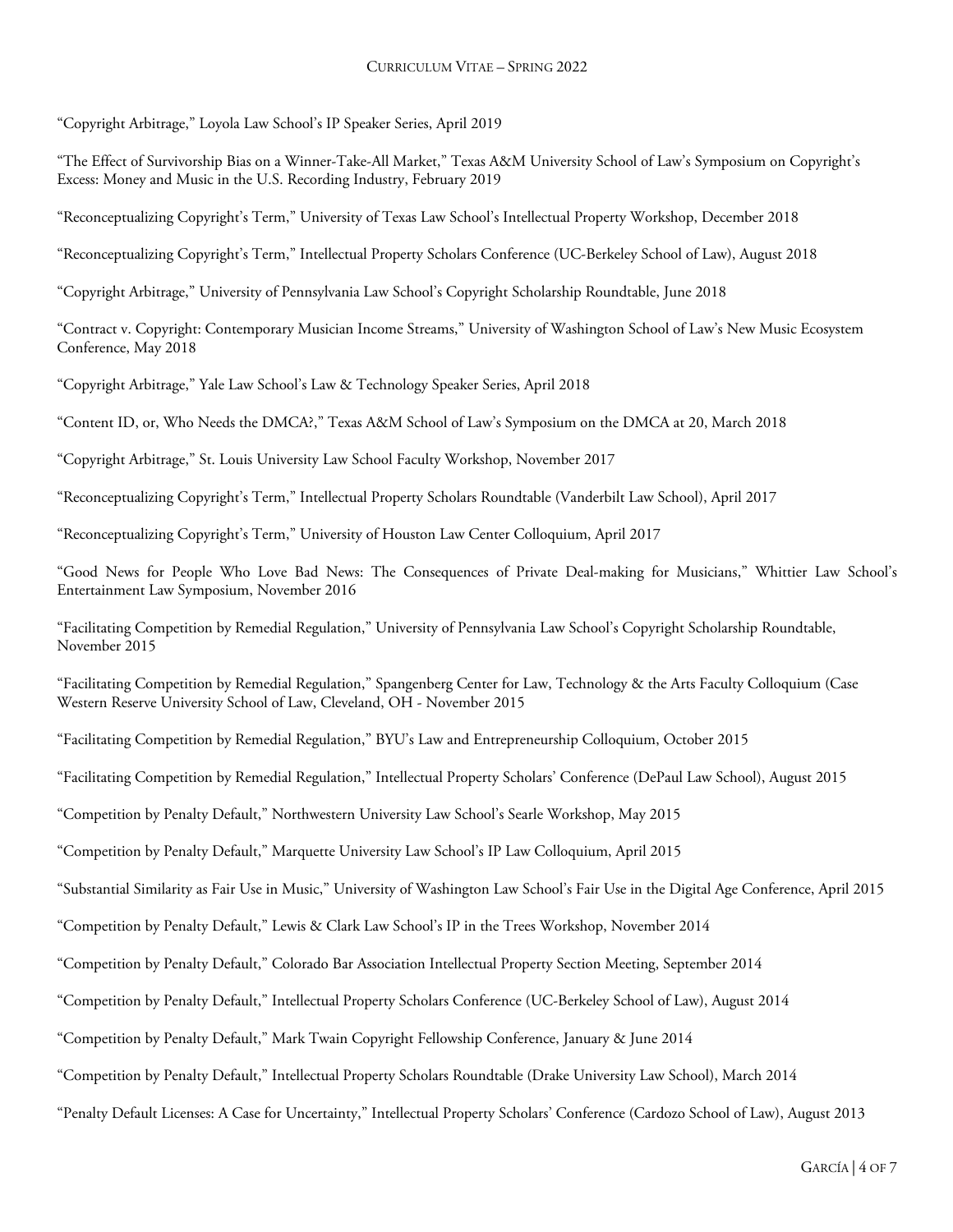"Penalty Default Licenses: A Case for Uncertainty," Northwestern University School of Law's Searle Roundtable, July 2013

"Private Rights Creation & Default Penalty Licenses," WIPO Advanced Research Forum on IP Rights, May 2013

"Penalty Default Licenses: A Case for Uncertainty," Georgetown University Law Center's Pre-Tenure Early Stage Projects Workshop, May 2013

"Private Copyright Reform," Intellectual Property Scholars Roundtable (Drake University Law School), April 2013

"Private Copyright Reform," IP Works-in-Progress Intellectual Conference (Seton Hall Law School), February 2013

"Private Copyright Reform," Albany Law School's Scholarship Development Workshop, February 2013

## Panels, Commentary, and Moderation

"Music Copyright Infringement in the United States," Music Copyright Infringement: Global Perspectives, UIC School of Law, March 2022

"Taylor Swift's Time Off Tour and How It Involves Copyrights, Contracts, and Personal Control of Creative Works," Santa Clara University School of Law, March 2021

"Lay Listeners, Sheet Music & Chord Progressions: The Future of Copyright Infringement Analysis," University of Colorado Law School, March 2020

"Content in a Multiplatform World and Related Legal Issues,"  $17<sup>th</sup>$  Annual Rocky Mountain IP & Technology Institute, May 2019

"It's a Barbie World: Intellectual Property, Rights of Publicity, and the Gender Wars," University of Colorado Law School, March 2019

"Section 512 Safe Harbor: Challenges and Opportunities in User-Generated Content," University of Colorado Law School, March 2018

"Policy and Predictions in an Era of Rapid Technological Change," University of Colorado Law School, February 2018

"Blurred v. Bright: The Changing Analysis of Copyright Infringement in Music," University of Colorado Law School, March 2017

"Innovation and Incentives in the Creative Arts," University of Colorado Law School, March 2016

"Innovation in the Creation and Distribution of Content," University of Colorado Law School, March 2015

"Intellectual Property Strategy and the Long Tail: Evidence from the Recorded Music Industry," Northwestern University Law School, October 2014

"Technological Change, Ethics, and the Law," Colorado Bench and Bar Conference, October 2014

"The Future of Copyright Competition Policy," Colorado Bar Association IP Section, September 2014

"Beg, Borrow or Steal: Art and Copyright Law," South by Southwest Music Conference, March 2014

"Compulsory Licenses and Online Music," South by Southwest Music Conference, March 2014

"The Artist's Copyright Conundrum," South by Southwest Music Conference, March 2013

"Yours, Mine and Ours: Ownership of Cultural Capital," Yale Law School's Entertainment and the Law Conference, October 2012

"Copyright," TPRC Annual Research Conference, September 2012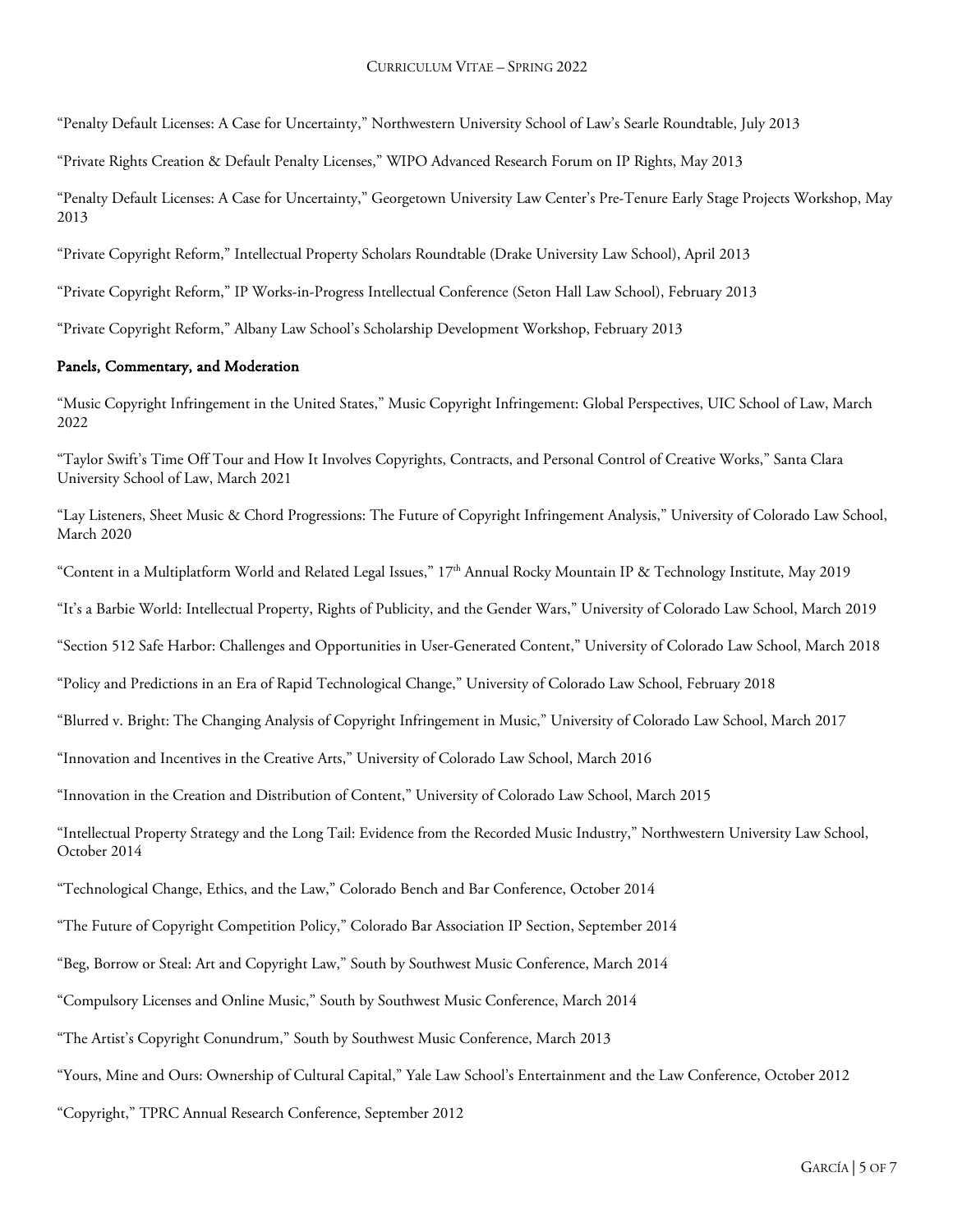"Movies and Music Go Social," Digital LA, September 2011

"It's All About the Music: An Examination of the D.I.Y. Approach to a Music Career," Yale in Hollywood Summit, March 2011

"Artists Go Social," Digital LA, April 2010

"Music Now! Innovations & Business Models," Yale in Hollywood Summit, March 2010

#### MEDIA

Joe Patrice, "'Copyright Is Hard' Defense Is Biggest Joke Surrounding Comedian Lawsuits Against Pandora," ABOVE THE LAW (Apr. 18, 2022)

Isaiah Poritz, "Comedians' Feud With Streaming Giants Asks: Who Can Use My Joke?," BLOOMBERG (Apr. 18, 2022)

Rachelle Hampton, "How Is TikTok's Grammy-Winning Bridgerton Musical Legal?," SLATE (Apr. 6, 2022)

Rachelle Hampton and Allegra Frank, "Is Tumblr About to Get All of Its Creators Sued?," SLATE (Aug. 12, 2021)

Chris Stokel-Walker, "Jeff Price is sick of comedians getting screwed by Pandora and Spotify," INPUT (Feb. 23, 2022)

"Spotify-Joe Rogan Saga," AIRTALK WITH LARRY MANTLE (Jan. 31, 2022)

Op-ed with Christopher Buccafusco, "Spotify's 'Discovery Mode' Is Payola, Just Not the Bad Kind," BILLBOARD (June 28, 2021)

Caitlin Rockett, "The real disruption is coming: How NFTs are changing the world of collectibles and art," BOULDER WEEKLY (Mar. 11, 2021)

Pattrik Perez, "Veteran-owned Denver roofing company still fighting to keep name after liquor company files trademark opposition," DENVER 7 ABC NEWS (Feb. 5, 2021)

"Taylor Swift's Masters," NPR MARKETPLACE (Nov. 16, 2020)

"Can a Computer Algorithm End Music Copyright Law as We Know It?," WILD WILD TECH (Aug. 26, 2020)

"Episode #161: Brian v. Brian," REPLY ALL (May 14, 2020)

Harriet Alexander, "Computer Coders Create Every Melody Possible in Bid to Help Musicians Avoid Copyright Suits," BLOOMBERG LAW (Feb. 26, 2020)

Alexis C. Madrigal, "The Hard Drive With 68 Billion Melodies," THE ATLANTIC (Feb. 26, 2020)

Anandashankar Mazumdar, "Copyright Verdict Against Robin Thicke Hit 'Blurred Lines' Stands," BLOOMBERG BNAPATENT,TRADEMARK & COPYRIGHT LAW DAILY (Mar. 21, 2018)

Kaley Laquea, "CU Law School Offers New Legal Specialties," LAW WEEK COLORADO (Aug. 11, 2017)

"YouTube Draws Musicians' Ire with Low Royalty Fees," BLOOMBERG LAW RADIO (July 19, 2017)

Anandashankar Mazumdar, "Duran Duran Can't Yank Back U.S. Rights in 80s Hits," BLOOMBERG BNA PATENT, TRADEMARK & COPYRIGHT LAW DAILY (Dec. 2, 2016)